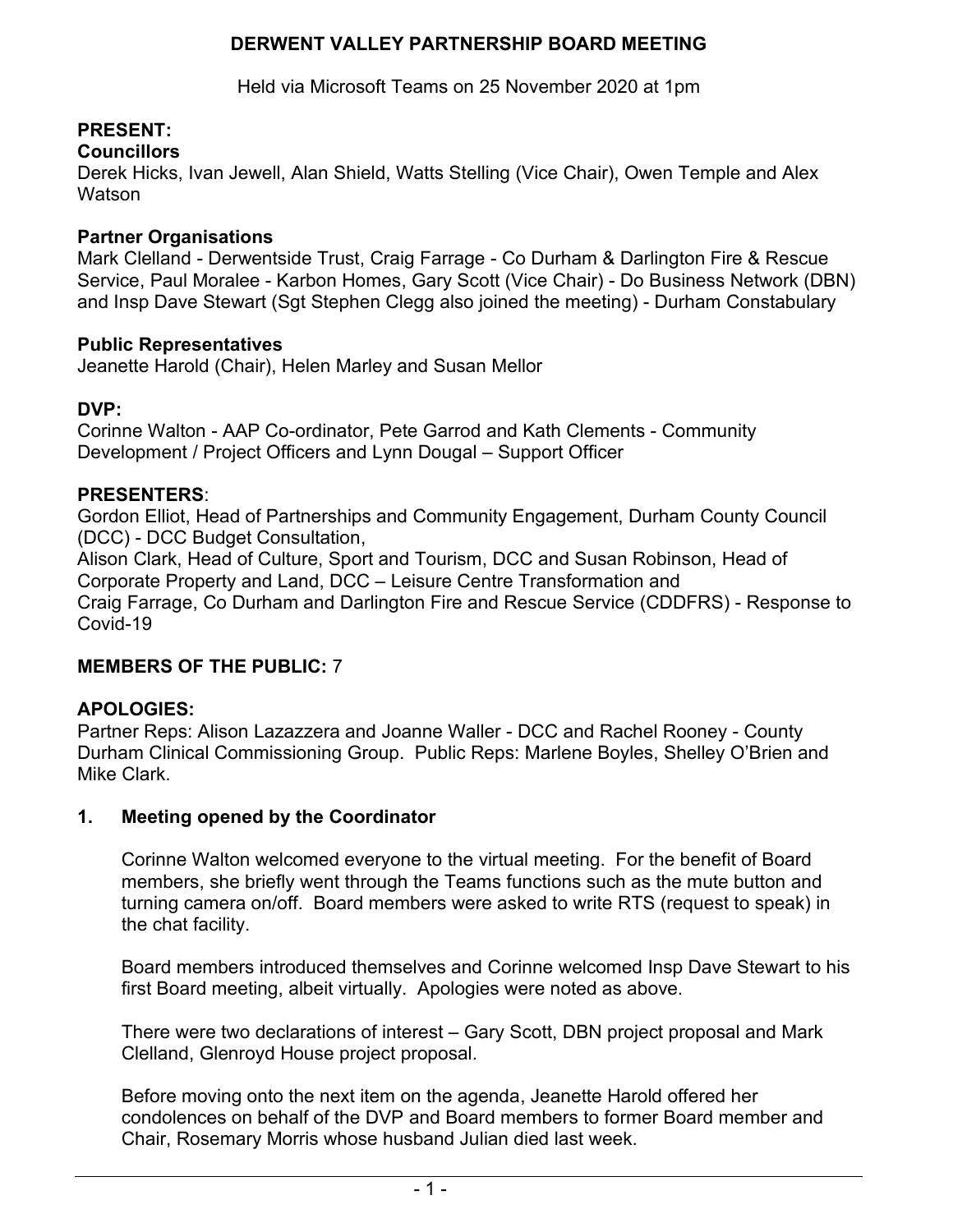Corinne shared the agenda which gave a brief overview of the business to be conducted at the meeting.

# **2. Minutes of Previous Board Meeting (30 September 2020)**

The matters arising from the minutes were:

Page 3 – regarding the e-bulletin, the DVP team is working on a draft e-bulletin and will circulate this to the Board for comments in due course.

Page 3 – regarding the OPSIF funding of £8,776 that is no longer going to Derwentside Mind, both applicants were approached to ascertain if they were willing and able to deliver their projects under the current circumstances. Unfortunately, due to current restrictions around Covid-19, it is not possible to deliver the IT Skills for Over 50s project and the Positive Changes project is currently on hold. Therefore the £8,776 will go back into the DVP budget and will form part of the Covid-19 Recovery fund.

Page 7 – regarding Shotley Bridge Hospital and the engagement process that was due to start in November, we received a circular from the CCG stating that they needed further clarification from Central Government around the financial provision. Therefore, the engagement process will not be starting in November. Further updates will be provided by the CCG in due course.

Page 8 – regarding the Transport Survey, Mr Richard Holden MP was contacted to provide an update on the survey and his office telephoned Corinne to discuss this. Mr Holden is keen to engage with the DVP and will attend a Board meeting in the early part of 2021 to give an update on the Transport survey and an overview on his work plan/ideas for the area.

Page 9 – following the online AAP event that took place on 20 October, the event went well, and the Board were sent an after-event summary. Corinne advised that she has sent a copy of the Towns and Villages Strategy Consultation to the Board for them to make comments on, if this wish to take part. The deadline for the consultation is 4 December 2020.

Cllr Shield said Elected Members received a copy of the North East Transport Plan 2021- 35. He said he will send a copy to the DVP team to be circulated to everyone to allow them to put forward their views on a local and regional level.

There were no further comments and the minutes were AGREED.

## **3. DVP Covid-19 Recovery Fund and Task Group update**

Corinne gave an update on the project call out. Following the Board's agreement on 30 September to a project call out, the Task Group met on 2 October and agreed a detailed call out specification document around the 8 Covid-19 Recovery themes and specific areas of focus. The call out went out on 8 October, we received 20 expressions of interest and by the deadline date of 2 November we received 18 completed funding applications. The total funding requested was £217,378, the total Covid-19 Recovery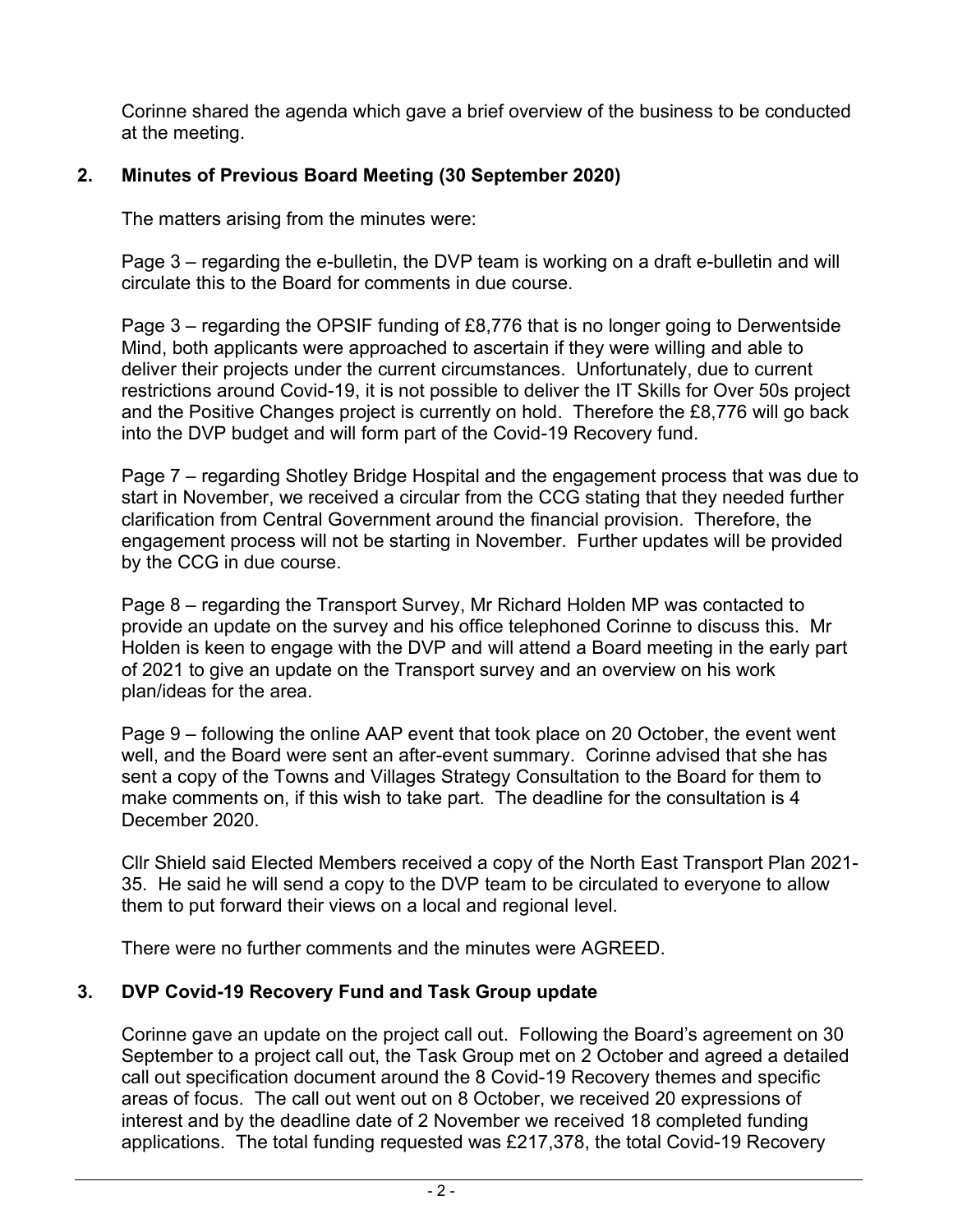Budget available was £143,678 therefore we were oversubscribed by £73,700.

On 6 and 10 November, the Task Group met to review and discuss the project applications. Based on the initial review, 3 projects were declined by the task group as they felt they did not meet the requirements of the Covid-19 Recovery themes and did not progress to the scoring stage. Therefore, these projects were not recommended to the Board to consider funding:

### **Medomsley CAG - Space for all - Garden and Play Area Enhancement. Funding request £9,500**

Maintenance and enhancement of the village community garden and provide metal railings for the local play area to keep dogs out.

**CBS Theatre Group - CBS Theatre Group and CBBees. Funding Request £5,500**  Venue and costume hire, licenses and script charges and production costs for local pantomime.

**Duk Moo Academy - Derwent Valley Duk Moo Academy. Funding request £5,607**  Korean Martial Arts sessions for young people to help improve physical and mental wellbeing.

The Task Group also chose unanimously to recommend 2 project proposals to the Board to consider funding as they felt they had met the Covid-19 Recovery specification themes well and were not required to go through the scoring process.

### **Derwentside Trust - Glenroyd House Covid-19 Recovery. Funding request £20,000**

Improved kitchen facilities at Glenroyd House to provide hot meals for those in need and to use the facility as a community café. Improved facilities would allow activities such as teaching basic cooking skills and educating families around healthy eating on a budget.

**Learning for Life - Wellbeing, Wildlife and Wonder. Funding Request £8,086.54**  To develop nature workshops in their Garden House for environmental education / appreciation, linked with nature walks, trails and activities.

The remaining applications had a number of queries and more information was requested from the applicants. Once the responses were received, they were sent to individual task group members along with a scoring matrix so they could score each proposal based on a scale of 1 (strongly disagree) to 5 (strongly agree). Each project proposal was given a total average score, ranked in order (from highest to lowest) and funds were allocated until the Covid-19 Recovery budget was exhausted.

Based on the Task Group's review and scoring, the following outcome was recommended to the Board:

## **Clart About Ltd - My Mammy/Mummy Matters. Funding request £11,480**

Creation of a facilitated support group for new parents who have given birth during lockdown. The group will offer sessions around sensory play, peer support and bonding through parent led activities.

## **PACT House - PACT Post Covid Mental Health Support. Funding request £11,038**

Counselling and mental health support delivered through 1-1 support, drop-in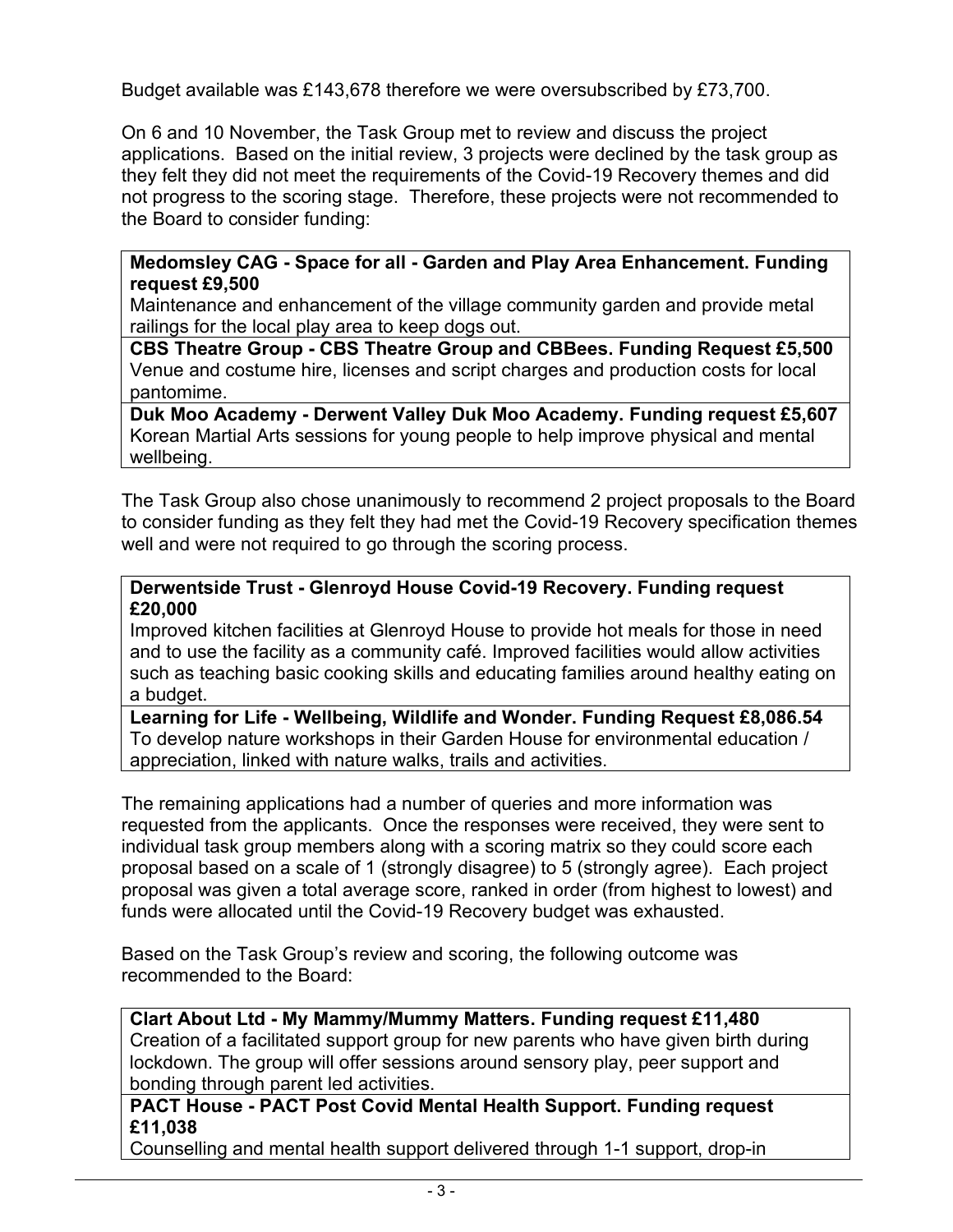sessions and sign posting. Sessions would take place face to face, online and via telephone.

## **Do Business Network - Fit for the Future Business Support. Funding request £6,510**

An intensive programme of support for micro and small businesses in Derwent Valley delivered by local experts and comprising of 24 online business training workshops.

# **CDC Enterprise Agency - Plan B. Funding request £15,000**

25 businesses would receive bespoke one to one coaching and practical support to redesign their business models allowing them to thrive in a post Covid-19 economy.

**The Community Network CiC - New Girls Code. Funding request £14,450**  Aimed at teenage girls to help them understand finance & entrepreneurship, journalism, dealing with friendships and fallouts, parents, personal issues and goal setting. The project is mainly delivered online with some face to face content, when possible.

## **Consett Rugby Club - Junior Rugby Restart & Wellbeing Initiative. Funding request £19,182**

To upgrade current kitchen facilities within the club to develop existing and new programmes to use sport as a vehicle to combat issues such as holiday hunger. The aim is for the club to be a community hub and be a safe place for those most in need.

# **St Ebba's Church - Can you hear me now? Funding request £5,260.80**

To purchase equipment such an up to date sound system for church services to be relayed outside and a laptop to livestream church services and play downloads via You Tube.

## **Rotary Club of Consett - Connecting Youth through Songs and Stories. Funding request £8,600**

A weekly programme engaging vulnerable young people and families in musical and storytelling activities supported by musicians and drama experts to promote wellbeing and reduce social isolation.

#### **MHA Communities - MHA Derwent Valley Project. Funding request £10,167**  To reduce social isolation and loneliness in the elderly through a befriending service, accessing classes and activities to promote and support health and wellbeing. Funding will be used for staff costs to assess member's needs, recruit volunteers and work in partnership to develop referral pathways.

# **Watling Spaces CiC – The Roxy Access for all project. Partial funding of £13,993.20**

The aim is to create a fully Covid-19 secure accessible community arts venue, comprising of rehearsal spaces, a 360-seat theatre with grand circle and orchestra pit, office space and a cafe bar. To make the venue accessible to all, a purpose-built lift would allow full access to all floors.

Due to a lack of funds available, the following project proposals were not recommended:

## **Consett and District Golf Club - Covid Response and Recovery. Funding request £5,328**

To provide safe, secure and accessible toilet and disabled facilities and a new touchscreen PSI (Player Score Input) system.

## **Spartan Weightlifting and Strength Sports Club – Spartan Covid-19 Recovery. Funding request £10,325**

Delivering physical activity and nutrition sessions (face to face and online), funding core running costs and providing digital sessions for users.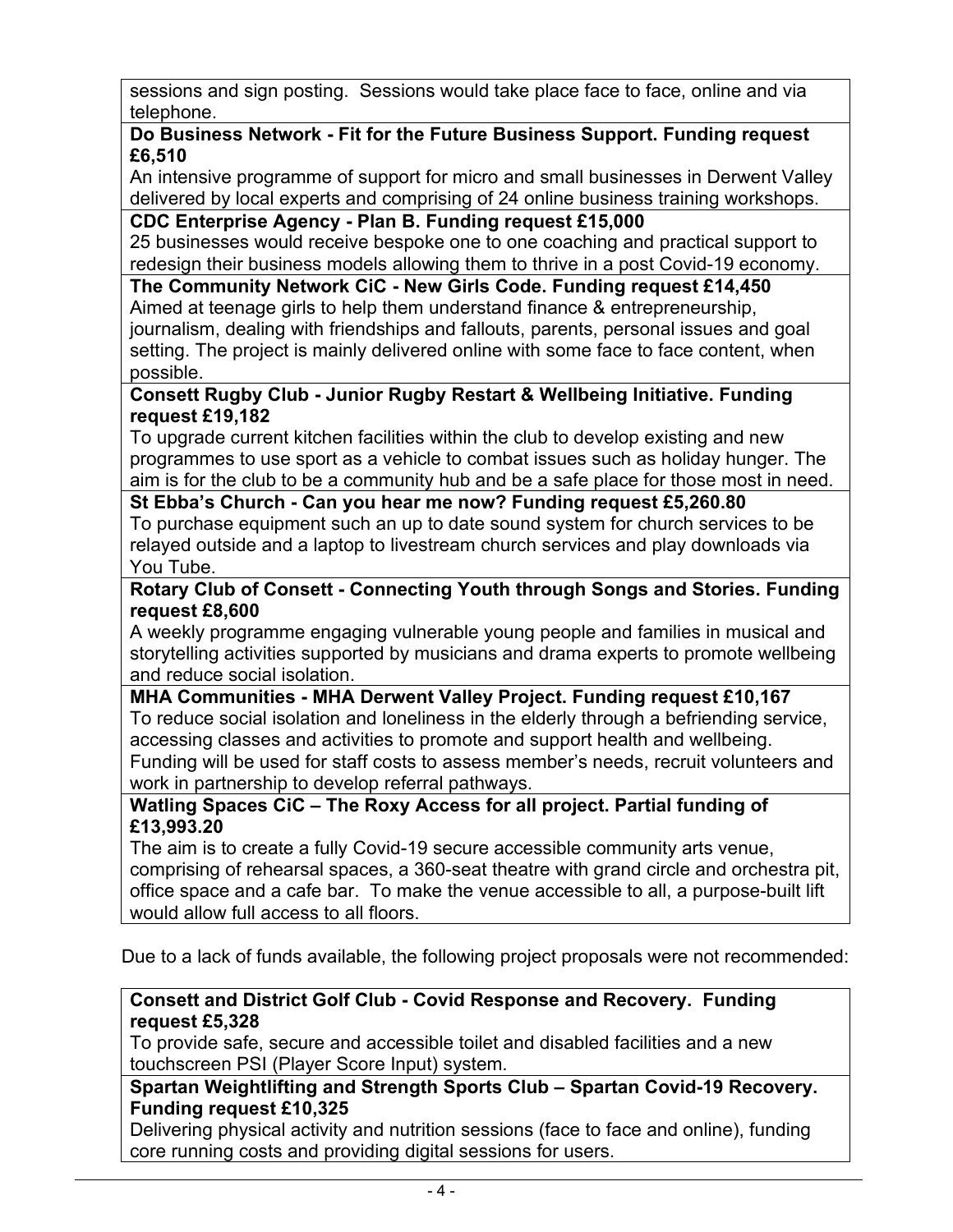**Equal Arts - Skills for Life Top Trumps. Funding request £12,000**  An intergenerational activity (face to face and digital) involving school children, their families and local care home residents in the Dipton area. The project aims to get young people thinking about their future via the card game 'Top Trumps'.

Regarding the Rotary Club of Consett's proposal, Jeanette asked if we could be invited to the virtual performance. Corinne said we should get an invite and also said that any project that delivers anything virtually we will be asking the applicant for an invitation.

Jeanette said as the Task Group had done a thorough job in scrutinising the project proposals, she suggested, unless there were any comments, the Board accepts the Task Group's recommendations as per Corinne's report.

There were no comments raised and the Board AGREED to support the project proposals as per the Task Group's recommendations above.

## **4. Partner Updates**

# *Gordon Elliot gave an update on Durham County Council's 2021/22 Budget and 2021/22 to 2024/25 Medium Term Financial Plan*

Gordon said there may be some last-minute adjustments to the budget based on the Chancellor of the Exchequer's announcement in the Government's Spending Review today. He then went through the presentation (a copy is available upon request).

Cllr Shield said DCC is in a much better position than some local authorities, thanks to the prudence of John Hewitt and his team, and said Leeds City Council, for example, has a shortfall of around £63m for this year.

Jeanette acknowledged what Cllr Shield said but she said the knock-on effect of services and monies going into areas is far greater than we often see. She said investment in children's SEND is around 0.6% compared to other areas that spend around 2%. Although finances have to be balanced, reduction in service provision is impacting negatively on people in our communities.

Gordon said he would take those comments back and also said as there are no further comments on the presentation, he will assume that the AAP is happy with the Council's budget reserve approach moving forward.

Jeanette thanked Gordon for his presentation.

### *Leisure Centre Transformation presentation given by Susan Robinson and Alison Clark*

The first part of the presentation was from Susan Robinson looking at the site and building aspects of the leisure centres. The second part was from Alison Clark around the proposed building refurbishments and changes and the mix of leisure activities within the different buildings (a copy of the presentation is available upon request).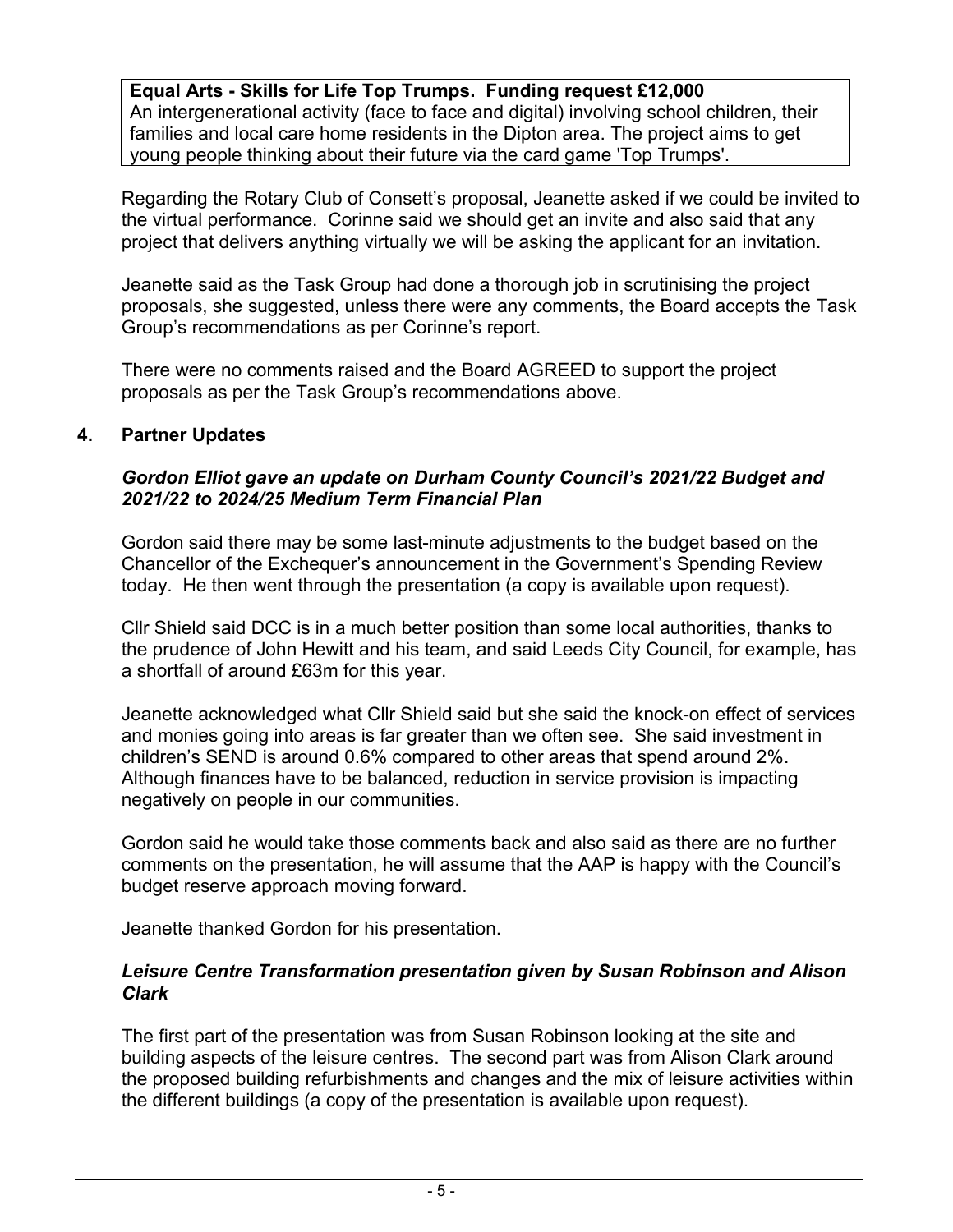As part of DCC's Leisure Centre Transformation strategy, phase 1 of the Council's two stage consultation and engagement process is ongoing.

The first phase is running until 6 December where members of the public can give their views on 3 proposed sites which have been shortlisted for new leisure centres in Bishop Auckland, Chester le Street and Seaham. This is available at [http://www.durham.gov.uk/article/24543.](http://www.durham.gov.uk/article/24543)

The consultation also includes an Engagement Website available at: <http://durhamleisuretransformation.co.uk/>where members of the public can give their views on the potential activities/facilities mix.

Phase 2 will begin in February 2021 and will include a detailed consultation on the individual and site-specific proposals.

Cllr Watson said as there have been problems at Consett Leisure Centre, particularly the pool area, and nothing appears to have been done, he asked for an update on when these issues can be resolved and when the pool will reopen. Susan said the issues with the pool at Consett Leisure Centre is a priority, but there are some complications around the insurance and history of the building. A technical report is due shortly which will give us an indication of what the issues are and until we receive the report to ascertain what needs to be done, a date for reopening the pool cannot be given yet.

Cllr Shield asked what capital outlay is expected with the 3 new build leisure facilities and as £60m is allocated to a new HQ, he wondered if financial prudence needs to be reconsidered in light of expected grant cuts from Central Government to address Covid-19 debt. Alison said the current capital programme is partially from borrowing and from a capital allocation grant. The business model for the leisure facilities is designed to attract more users and bring in more revenue, which pays for part of the capital costs. However, the first business model was based on pre Covid usage and we are looking at the business plan assumptions to be sure that the revenue generated, which we thought was the case a year ago will be the case going forward.

Cllr Jewell feels that parks in smaller communities have a role to play and they can include play areas, places for people to sit and enjoy, have exercise facilities, etc. Not everyone wants to use a formal facility on a regular basis, and he feels there is a lot of focus on the commercial side of sports and leisure and ignoring the less formal side which could attract and benefit many members of the community. Alison agrees it is a valid point and said this presentation is currently looking at leisure centre transformation and although that is a large part of the leisure provision within the county, it is not the only one. Parks, walking/cycling paths, outdoor spaces, etc all form part of the overall picture and more work is planned next year to work out how we make the most of that.

Cllr Temple agrees with Cllr Jewells comments and said the Derwent Valley area has some wonderful outdoor leisure and recreational facilities. Regarding Consett Leisure Centre he seems to recall there were problems with the floors lifting and asked for assurances, when leisure centres can re-open, that the rest of the facilities are in tip-top condition. Susan said the floors in the sports hall were repaired during lockdown and there are some additional areas that need further work which should be completed when the leisure centres can re-open.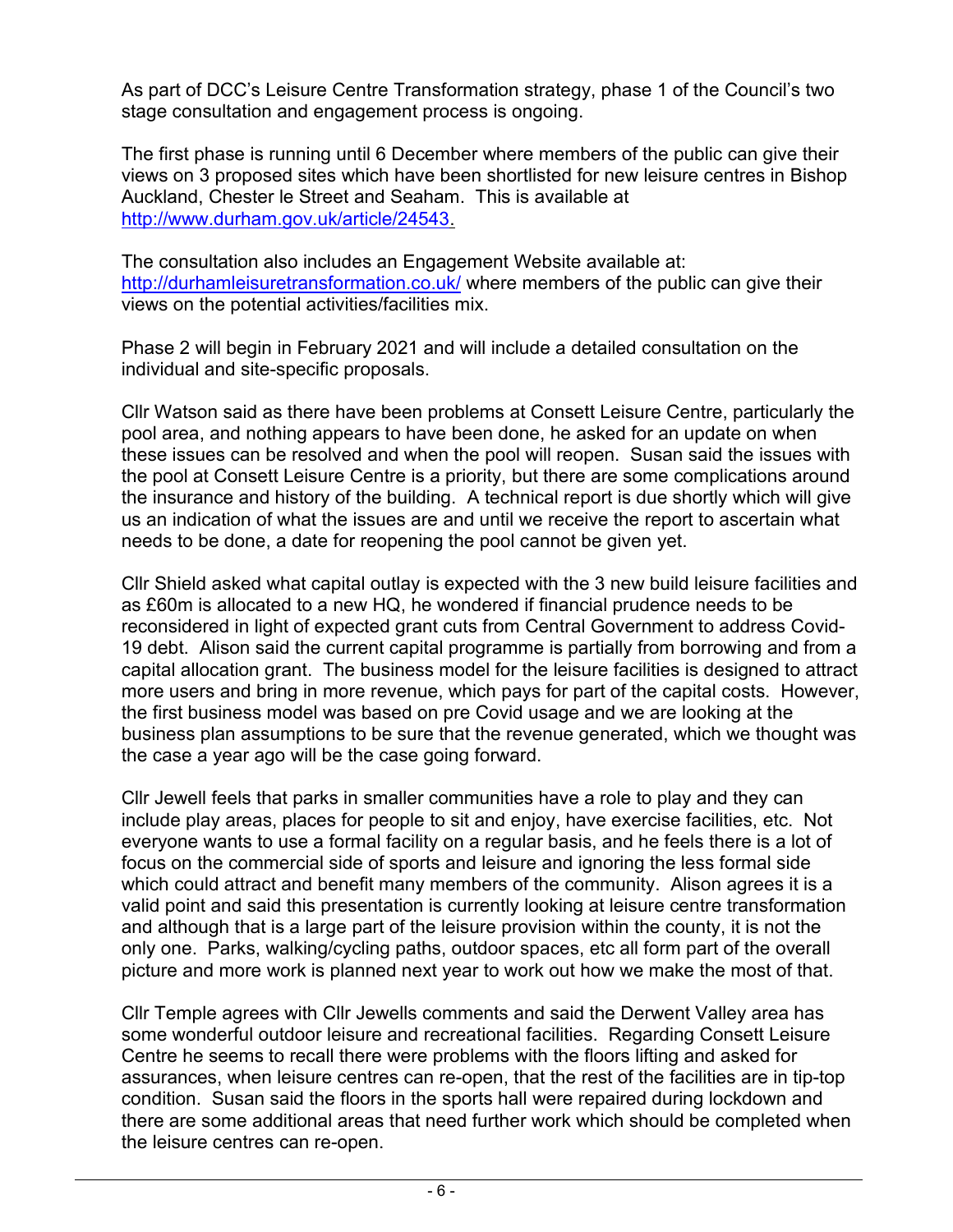Jeanette added that she thinks the facilities on offer in Consett Leisure Centre are very limited, i.e. a few classes, pool and gym and the new builds seem to have more variety on offer and are more inclusive. She also said, Consett has a 5-year-old building with issues and it does not make it very appealing to individuals and families.

Jeanette thanked Alison and Susan for their presentation.

Corinne said people can make comments via the website as mentioned in the presentation or they can send them directly to the DVP Team, and we will pass them onto the Leisure Centre Transformation team.

# *Craig Farrage gave a presentation on County Durham and Darlington Fire and Rescue Service's Response to Covid-19*

Craig gave an update on the Fire and Rescue Service's actions in response to the pandemic and outlined what responses were made, the changes to business models and how they maintained front line/emergency services (a copy is available upon request).

There were no comments/questions raised and Jeanette thanked Craig for his presentation and gave special thanks to Craig and his colleagues for the work of the Fire and Rescue Service during the lockdown and beyond.

# **5. DVP Board Meeting Schedule 2021/22**

Corinne asked the Board to note the dates for next year's Board meetings. It is hoped that face to face meetings could resume from May onwards but until further notice, Board meetings will be held virtually via Microsoft Teams.

Wednesday 27 January 2021 Wednesday 24 March Wednesday 26 May (AGM) Wednesday 14 July Wednesday 29 September Wednesday 24 November

Cllr Shield said as the local elections are due to take place in May 2021, elected members will be subjected to purdah restrictions and will not be involved in any decisionmaking processes, should there be any, at the 24 March Board meeting.

Corinne said that should local elections go ahead as planned next year; we will not be able to hold the March Board meeting during Purdah. Board members will be advised as soon as possible if it is cancelled.

The Board AGREED to the above dates. Corinne stated that she would circulate the Board meeting schedule electronically to all members and diary invitations would be issued in the new year.